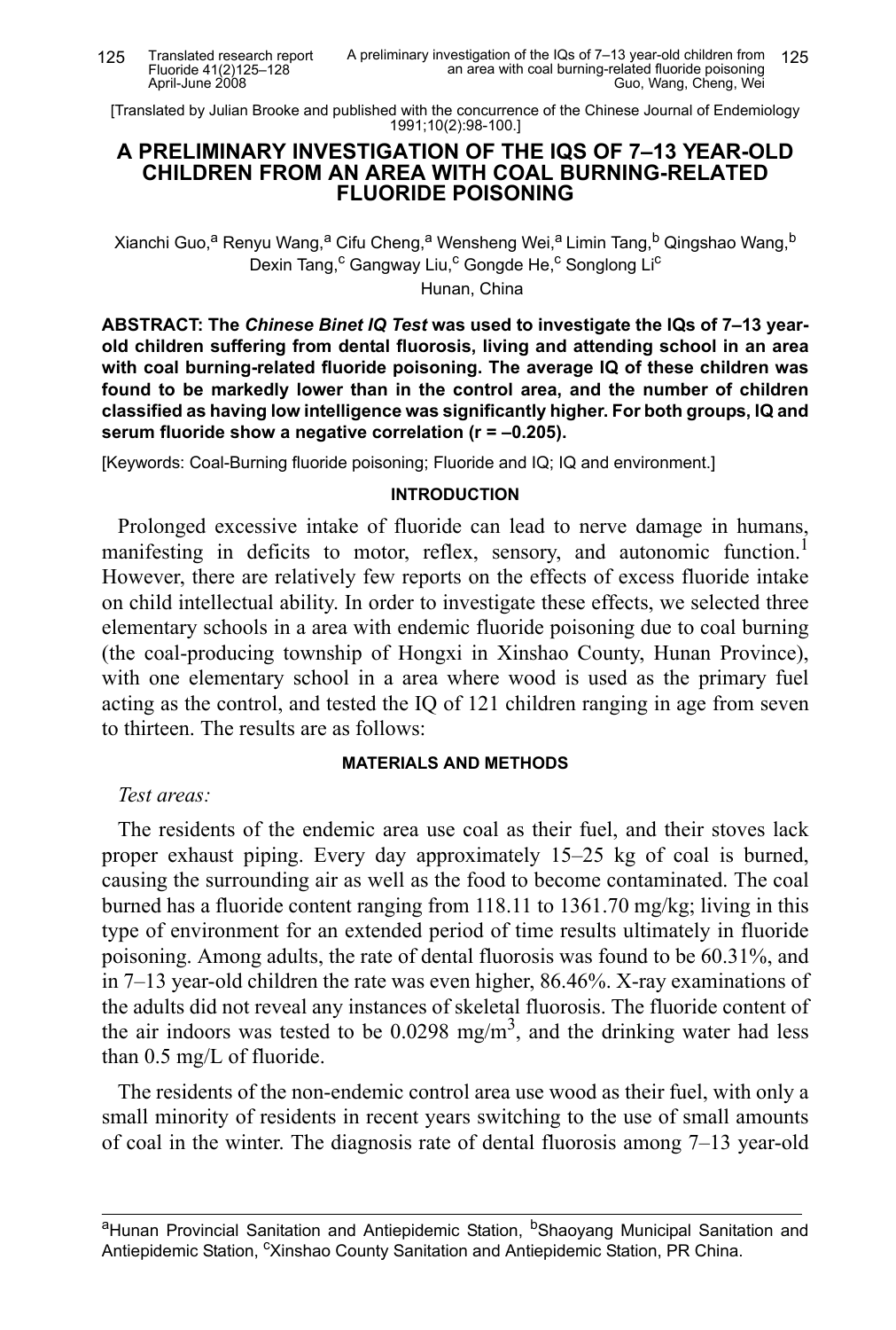children was less than  $5\%$  (21/500), and thus the area is classified as a nonendemic control.

The endemic and control areas are two neighboring townships in Xinshao County, Hunan Province. Except for the aforementioned differences in the choice of fuel, the economy, culture, living standards, lifestyles, public health, and education of the two areas are very similar.

## *Test subjects:*

The 465 students in the endemic area schools and the 500 students in the control school were subjected to an examination for dental fluorosis, and at the same time a basic physical examination (including measurements of height, weight, sitting height, and blood pressure as well as cardio, cerebral, and pulmonary function), sifting out subjects with diseases that might otherwise affect IQ. From the endemic region group, 428 children suffering from mild to severe dental fluorosis were selected, with 479 children eligible from the control school. These groups were divided and numbered based on their age and gender, and then 60 children were randomly chosen from the endemic region group, and 61 from the control group. A 1:1 male to female ratio was applied, and intelligence testing was conducted.

# *Testing methods:*

*(i). IQ testing:* The testing was administered according to the standards of the *Chinese Binet IQ Test*, edited by Professor Tingmin Wu. The scores of each student tested were standardized using the conversion table for the Binet test.

*(ii). Intellectual ability ranking:* IQ = 69, low intelligence; 70-79, borderline low intelligence; 80-89, below average intelligence; 90-109, average intelligence; 110- 119, above average intelligence.

# **TEST RESULTS**

# *Comparison of the IQ levels of the 7–13 year-old children in the endemic and control groups:*

The average IQ of the endemic area children was 76.7, and the control group children had average IQs of 81.4; when compared, the difference is statistically significant ( $p<0.05$ ). When the children are grouped by age, only the 7–9 year age groups show significant differences (see Table 1). However, when ranked according to the IQ ranking standard, each age group from the endemic area has an average IQ in the borderline low range, whereas the 7–11 year-old children from the control group are ranked as below average; only the 12–13 year-olds fall within the borderline range. This indicates that there is a meaningful difference between the IQ scores of the two groups.

| <b>Table 1.</b> Comparison of the IQ levels of the 7–13 year-old children |                   |                   |        |  |  |  |  |  |
|---------------------------------------------------------------------------|-------------------|-------------------|--------|--|--|--|--|--|
| Age                                                                       | Endemic group (n) | Control group (n) | р      |  |  |  |  |  |
| $7 - 9$                                                                   | 77.30±8.52 (20)   | 83.95±8.53 (19)   | < 0.05 |  |  |  |  |  |
| $10 - 11$                                                                 | 76.73±12.87 (20)  | 81.15±10.21 (26)  | > 0.05 |  |  |  |  |  |
| $12 - 13$                                                                 | 76.10±11.26 (20)  | 78.75±12.00 (16)  | >0.05  |  |  |  |  |  |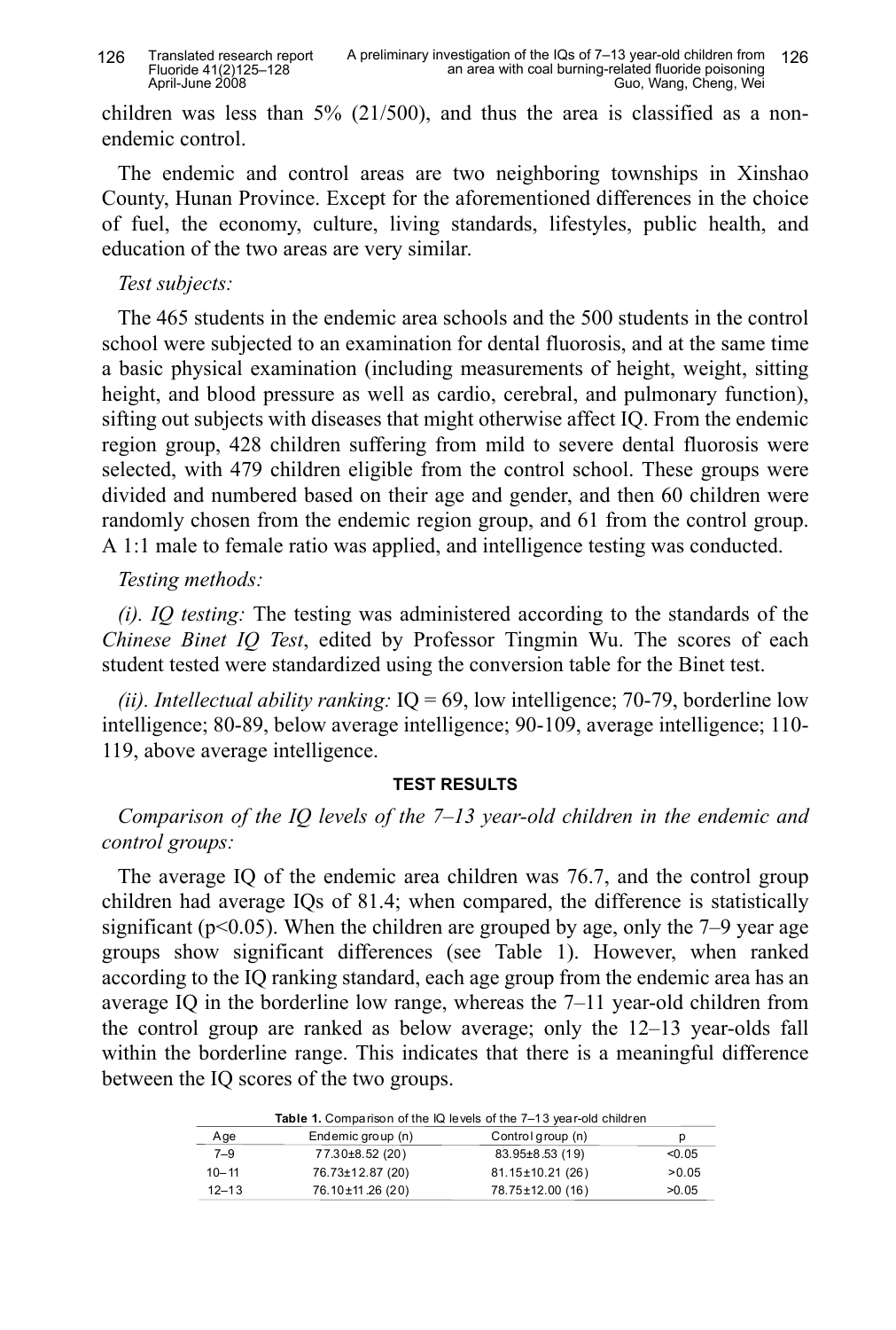Translated research report Fluoride 41(2)125–128 April-June 2008

*Comparison of IQ scores between two groups by gender:*

Among the 121 elementary school students tested, there were 30 boys from the endemic area, average IQ score 78.2, and 30 girls from the endemic area, average IQ score 75.2. In the control group, there were 31 boys, average IQ 83.2, and 29 girls, average IQ 79.5. The gender-based IQ differences for each group are not statistically significant.

*Comparison of 7–13 year-olds in each group whose IQ scores fall into the* ≤69 *range:*

A total of 18 students in the endemic group have IQ scores that place them in the low intelligence classification range  $(\leq 69)$ , 30% of all students tested. In the control group, only 7 students, or 11.5%, were so ranked. Comparing the two, the number of children with low IQs in the endemic regions is clearly higher, and the difference is significant (p<0.05, Table 2).

**Table 2.** Comparison of 7-13 year-olds in each group whose IQ scores fall into the  $\leq$  69 range Group n No. of students in low IQ range Percentage (%) Endemic Area Control Area 60 61 18 7 30.0 11.5

 $u = 2.47$ , p< 0.05,  $\chi^2 = 5.25$  with Yates correction

## *Distribution of IQ score rankings of the 7–13 year-olds in each group:*

As shown in Table 3, there were 41 children from the endemic area, or 68.3% of the total, whose IQ score was at or below the borderline low level, with 18 (30.0%) in the low range, in both cases markedly more than in the control. The number of children from the control area ranked with below average or better IQ was 35, or 57.4%, which is also significantly higher than the number (19, or 31.7%) from the endemic area. The differences in distribution of IQ rankings for the two groups are statistically significant ( $\chi^2$  = 11.48, p<0.05).

| <b>Table 3.</b> Distribution of IQ score rankings for the 7-13 year-olds in each group |                                  |                      |                                         |                                    |                            |                                |       |  |  |
|----------------------------------------------------------------------------------------|----------------------------------|----------------------|-----------------------------------------|------------------------------------|----------------------------|--------------------------------|-------|--|--|
| Group                                                                                  | Above<br>average IQ<br>(119-110) | Average IQ<br>109-90 | <b>Below</b><br>average IQ<br>$(89-80)$ | Borde rline<br>low $IQ(79-$<br>70) | Mildly low IQ<br>$(69-55)$ | Mo derately<br>low $IQ(54-40)$ | Total |  |  |
| Endemic                                                                                |                                  | 10                   | 9                                       | 23                                 |                            |                                | 60    |  |  |
| Control                                                                                |                                  | 13                   | 22                                      | 19                                 | 6                          |                                | 61    |  |  |

*Serum fluoride levels:*

For the endemic area children, the mean serum fluoride level was 0.1483 $\pm$ 0.0473 mg/L, and for the control it was 0.1044 $\pm$ 0.0652 mg/L. The difference between the groups is very significant  $(p<0.01)$ .

#### **DISCUSSION**

Research conducted in recent years has demonstrated conclusively that fluoride can cause direct damage to central nervous system function, and the rate of Down's Syndrome in regions with endemic fluoride poisoning is high.<sup>2</sup> The present study selected an endemic area and non-endemic whose other relevant factors such as economy, culture, living standards, lifestyles, public health, and